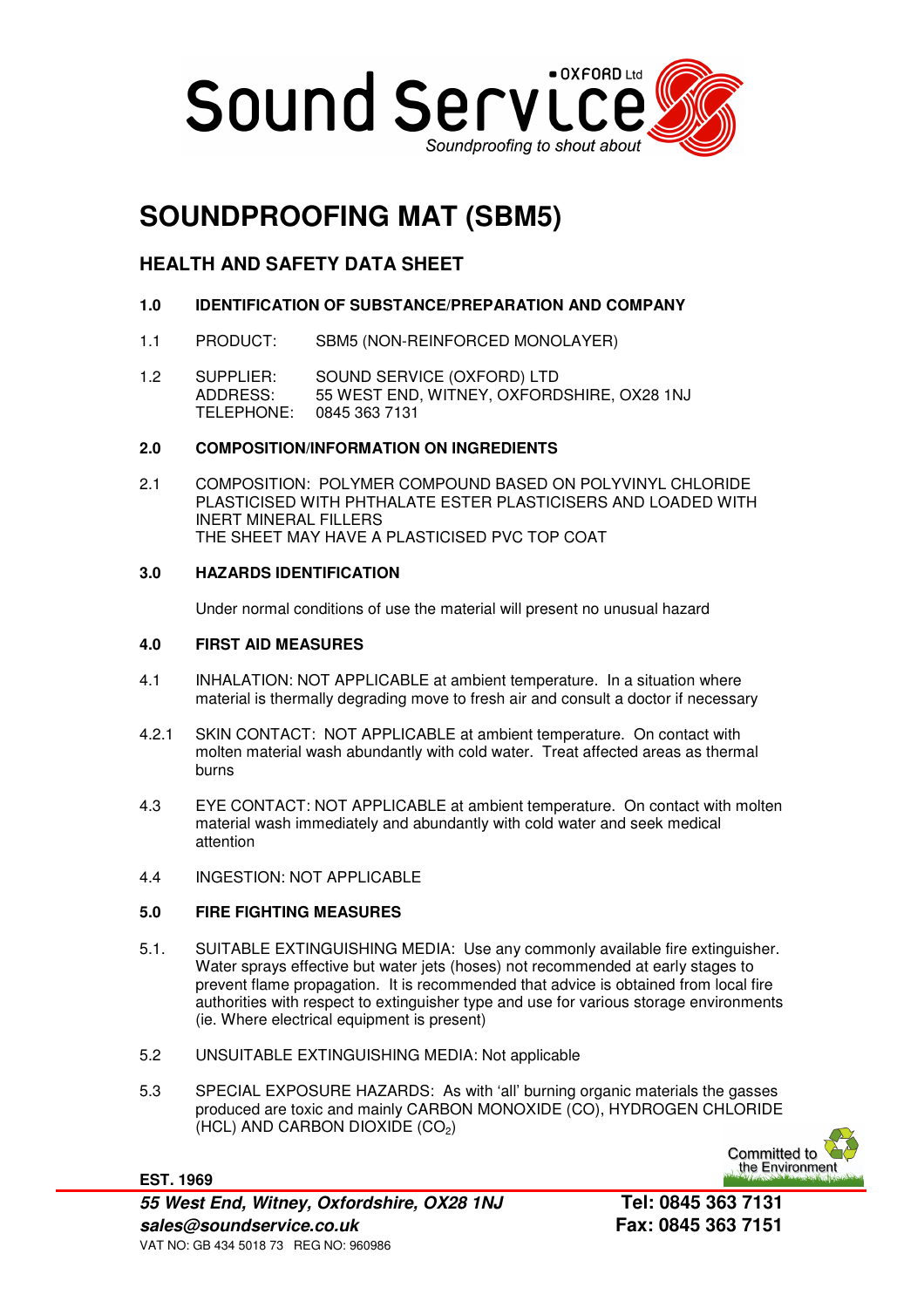

5.4 SPECIAL PROTECTIVE EQUIPMENT FOR FIRE FIGHTERS: Self-contained breathing apparatus should be worn

## **6.0 ACCIDENTAL RELEASE MEASURES**

- 6.1 PERSONAL PRECAUTIONS: Not applicable under ambient temperature. Avoid skin contact with hot product
- 6.2 ENVIRONMENTAL PRECAUTIONS: No specific hazard but we advise the material is not released into the environment
- 6.3 METHODS FOR CLEANING UP: Not applicable

## **7.0 HANDLING AND STORAGE**

- 7.1 HANDLING: No special measures required. Observe standard conditions of personal hygiene. Gloves may be required for repeated handling of the material. During higher temperature processes and during conversion operations, provide ventilation of the premises to remove any vapour or dust likely to be given off
- 7.2 STORAGE: No special storage requirements. Protect the material from heat and store in cool conditions

#### **8.0 exposure control/personal protection**

- 8.1 RESPIRATORY PROTECTION: Not applicable generally but in higher temperature processes or conversion operations ventilation of the work area is required to remove any vapour or liberated dust
- 8.2 HAND PROTECTION: For repeated handling at ambient temperatures latex or cotton gloves may be preferred. For hot material, wear thermal gloves
- 8.3 EYE PROTECTION: Not applicable at ambient temperatures. If working with hot or near molten material, wear safety glasses or goggles
- 8.4 SKIN PROTECTION: Not applicable at ambient temperature. If working with hot ot near molten material, protective clothing is recommended

#### **9.0 PHYSICAL AND CHEMICAL PROPERTIES**

- 9.1 APPEARANCE: Black flexible sheet
- 9.2 ODOUR: Vinyl odour
- 9.3 pH: Not applicable
- 9.4 BOILING POINT/BOILING RANGE: Not applicable
- 9.5 MELTING POINT/MELTING RANGE: Material will soften at above 60°C
- 9.6 FLASH POINT: Not applicable

**EST. 1969**

9.7 FLAMMABILITY: Not easily flammable but under an intense fire situation it will contribute

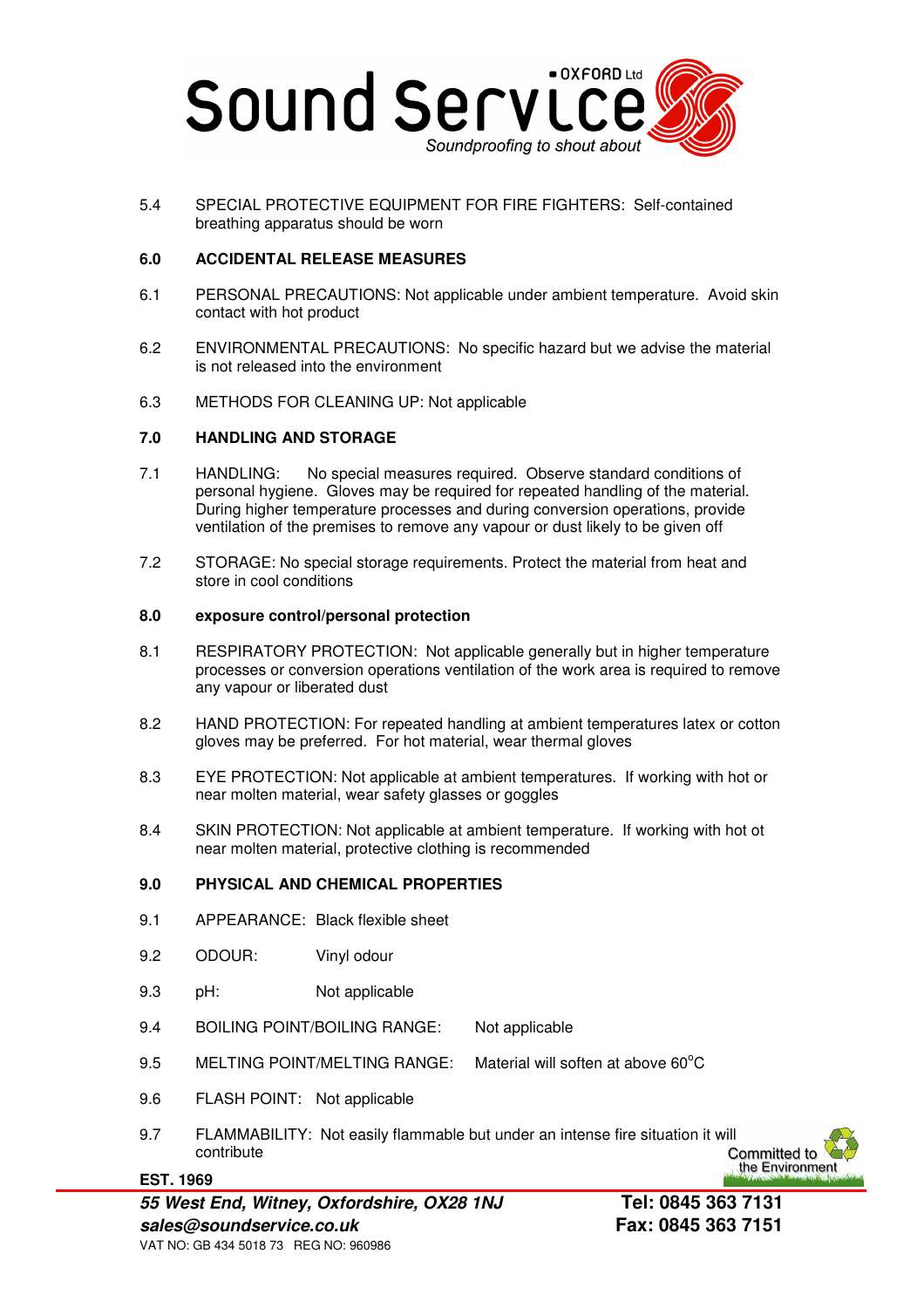

- 9.8 EXPLOSIVE PROPERTIES: Not applicable
- 9.9 OXIDISING PROPERTIES: Not applicable
- 9.10 DENSITY: Polymer Layer =  $2.5$ gcm<sup>-3</sup>
- 9.11 SOLUBILITY: INSOLUBLE IN WATER, SOLUBLE in Methyl ethyl ketone (MEK) Tetrahydrofuran and some other polar organic solvents
- 9.12 OTHER DATA: Not applicable

## **10.0 STABILITY AND REACTIVITY**

10.1 CONDITIONS TO AVOID: Under normal storage conditions the material will be stable and unreactive. At elevated temperatures for a prolonged time  $(140^{\circ}C_{+})$  thermal decomposition gasses can be liberated which will auto catalyse further degradation

## 10.2 MATERIALS TO AVOID:

He material should present no special hazard in contact with other materials unless these materials themselves are very reactive

# 10.3 HAZARDOUS DECOMPOSITION PRODUCTS:

At ambient temperatures material is stable and unreactive. Under elevated temperatures below combustion thermal decomposition will yield CARBON MONOXIDE, CARBON DIOXIDE and HYDROGEN CHLORIDE

HYDROGEN CHLORIDE gas is irritating to the mucous membranes of the nose and throat and will cause corrosive damage to metals in sufficient concentration

#### **11.0 TOXICOLOGICAL INFORMATION**

To the best of our knowledge the product does not present a toxicological hazard. As a solid material exposure routes through inhalation, skin and eyes are not applicable. In the unlikely event of ingestion seek medical attention

#### **12.0 ECOLOGICAL INFORMATION**

12.1 PERSISTANCE/DEGRADABILITY (IN WATER): Inert polymer. Notbiodegradable

## **13.0 DISPOSAL CONSIDERATIONS**

Incinerate or landfill to current local authority legislation

#### **14.0 TRANSPORT INFORMATION**

To the best of our knowledge no special transport regulations apply to this product

#### **REGULATORY INFORMATION**

**EST. 1969**

SAFETY DATA SHEET COMPILED IN ACCORDANCE WITH 91/155/EEC AND CHIP2:CHEMICAL (HAZARD INFORMATION AND PACKAGING FOR SUPPLY) REGULATIONS 1994



**55 West End, Witney, Oxfordshire, OX28 1NJ Tel: 0845 363 7131 sales@soundservice.co.uk Fax: 0845 363 7151**  VAT NO: GB 434 5018 73 REG NO: 960986